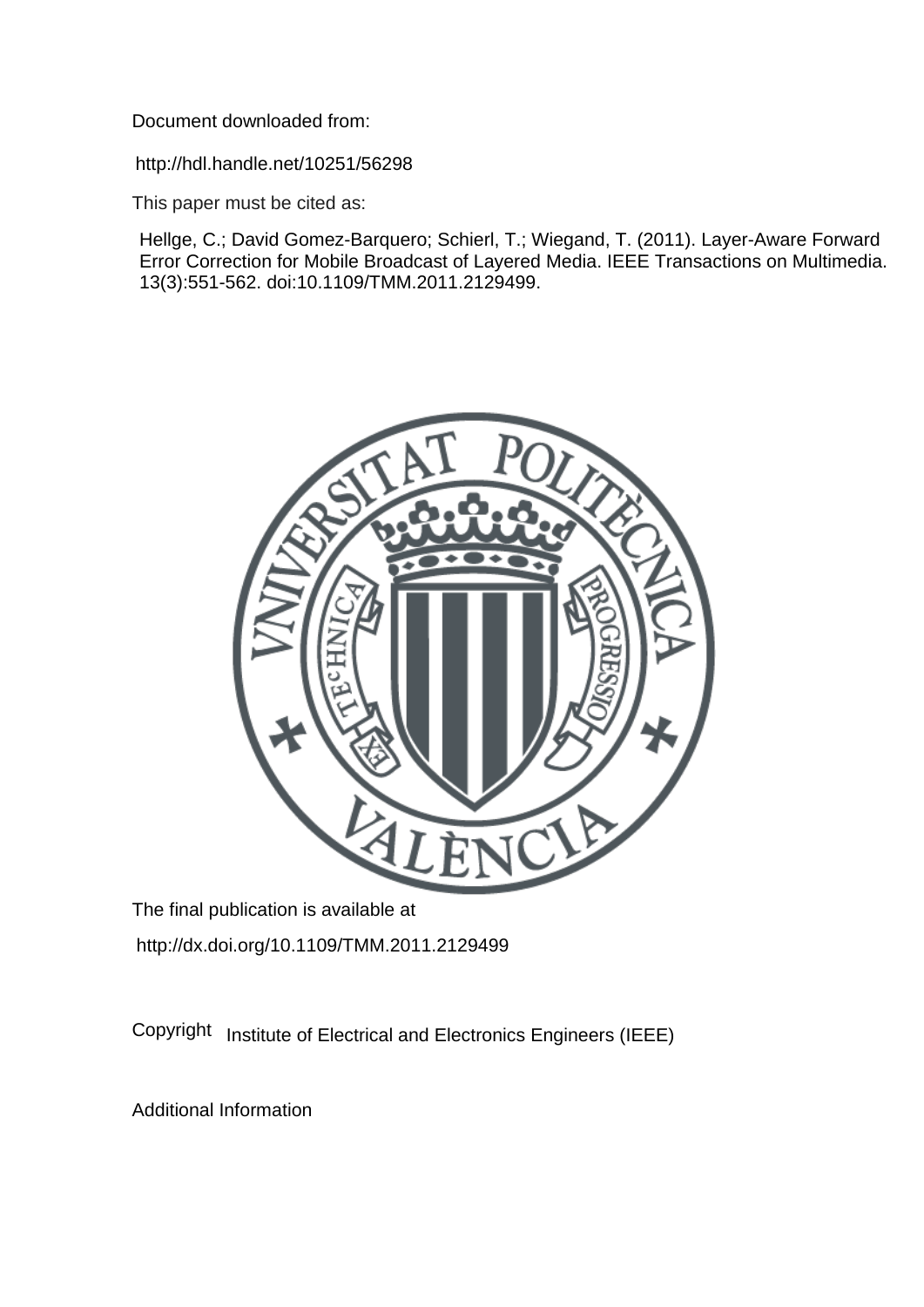# Layer-Aware Forward Error Correction for Mobile Broadcast of Layered Media

Cornelius Hellge, David Gómez-Barquero, Thomas Schierl, *Member*, *IEEE,* and Thomas Wiegand, *Fellow*, *IEEE*

*Abstract***— The bitstream structure of layered media formats such as Scalable Video Coding (SVC) or Multiview Video Coding (MVC) opens up new opportunities for their distribution in Mobile TV services. Features like graceful degradation or the support of the 3D experience in a backwards-compatible way are enabled. Reason is that parts of the media stream are more important than others with each part itself providing a useful media representation. Typically, the decoding of some parts of the bitstream is only possible, if the corresponding more important parts are correctly received. Hence, unequal error protection (UEP) can be applied protecting important parts of the bitstream more strongly than others. Mobile broadcast systems typically apply forward error correction (FEC) on upper layers to cope with transmission errors, which the physical layer FEC cannot correct. Today's FEC solutions are optimized to transmit single layer video. The exploitation of the dependencies in layered media codecs for UEP using FEC is the subject of this paper. The presented scheme, which is called layer-aware FEC (LA-FEC), incorporates the dependencies of the layered video codec into the FEC code construction. A combinatorial analysis is derived to show the potential theoretical gain in terms of FEC decoding probability and video quality. Furthermore, the implementation of LA-FEC as an extension of the Raptor FEC and the related signaling are described. The performance of layer-aware Raptor code with SVC is shown by experimental results in a DVB-H environment showing significant improvements achieved by LA-FEC.**

*Index Terms***—SVC, layered media, LA-FEC, Mobile TV, MVC, UEP**

### I. INTRODUCTION

ayered media formats, such as Scalable Video Coding (SVC) [\[1\]](#page-11-0) or Multiview Video Coding (MVC) [\[2\]](#page-11-1) open up new opportunities for distributing Mobile TV services. Such services can benefit from features like graceful degradation behavior or introducing new services, e.g. providing additional L

C. Hellge and T. Schierl are with Multimedia Communications Group, Image Processing Department, Fraunhofer HHI, 10587 Berlin, Germany and with Image Communication Laboratory, Berlin Institute of Technology, 10623 Berlin, Germany (phone: +49-30-314-28772; e-mail: cornelius.hellge@hhi.fraunhofer.de; thomas.schierl@hhi.fraunhofer.de).

D. Gómez-Barquero is with Universidad Politécnica de Valencia, Valencia, 46022 Valencia, Spain and Multimedia Communications Group, Image Processing Department, Fraunhofer HHI, 10587 Berlin, Germany (e-mail: dagobar@iteam.upv.es).

T. Wiegand is with Image Processing Department, Fraunhofer HHI, 10587 Berlin, Germany and with Image Communication Laboratory, Berlin Institute of Technology, 10623 Berlin, Germany (e-mail: twiegand@ieee.org).

higher resolution or 3D enhancements, in a backwardscompatible way. Layered media codecs are considered as a candidate technology in ongoing standardization on mobile broadcast services like e.g. SVC in DVB-NGH [\[3\]](#page-11-2) or already adopted in ATSC-M [\[4\].](#page-11-3) Due to inter-layer prediction, parts of the media stream are more important than others. The loss of a certain quality layer affects all layers that depend on it. Therefore an efficient transmission of layered media requires a differentiation in robustness for the different layers of quality.

Forward error correction (FEC) is typically used in mobile broadcast systems to increase service robustness. FEC mechanisms can be categorized into those working at the physical layer or at any upper layer above it, such as the link or application layers [\[5\].](#page-11-4) On physical layer, typically LDPC [\[6\]](#page-11-5) or Turbo codes [\[7\]](#page-11-6) are applied. On upper layers, today's state of the art FEC solutions of mobile broadcast standards are Raptor code [\[8\]](#page-11-7) or RaptorQ [\[9\].](#page-11-8) All these FEC algorithms are optimized for transmitting single layer video. The traditional FEC approach to achieve a more efficient delivery for multi-layer media is to apply unequal error protection (UEP) to the media stream, where more important layers get stronger FEC protection. This approach can already be implemented using the existing upper layer FEC schemes within DVB (DVB-[H \[10\]](#page-11-9) or DVB-SH [\[11\]\)](#page-11-10) or 3GPP (MBMS [\[12\]\)](#page-11-11) by applying different code rates to the different video layers. On the physical layer, UEP can be implemented by applying hierarchical modulation [\[13\]](#page-11-12) or different modulation and coding for the different video layers [\[14\].](#page-11-13) However, when UEP is done in such a way that both streams are independent, the referencing video layer (enhancement layer) is unusable if the referenced video layer (base layer) is lost.

With traditional UEP, the FEC parity data is generated separately for each layer. Several protection schemes have been proposed, which benefit in performance by considering the layered characteristic by integrating the UEP behavior within the FEC algorithm [\[15\]](#page-11-14) - [\[23\].](#page-11-15) The Layer-Aware FEC (LA-FEC) [\[27\]](#page-11-16) - [\[30\]](#page-11-17) follows a similar approach. But instead of changing the basic FEC algorithm, it extends existing FEC algorithms towards improved decoding capabilities in case of dependent video layers. The basic FEC algorithm is not modified. Thereby preserving the optimized correction performance and easing backwards compatible introduction into existing systems. The LA-FEC scheme can be applied to the physical layer or upper layer FEC. In this paper we focus on upper layer FECs.

The rest of the paper is organized as follows. In Section [II](#page-2-0) we discuss related work and the differences to this work.

Manuscript received October 31, 2010.

Copyright (c) 2010 IEEE. Personal use of this material is permitted. However, permission to use this material for any other purposes must be obtained from the IEEE by sending a request to pubs-permissions@ieee.org.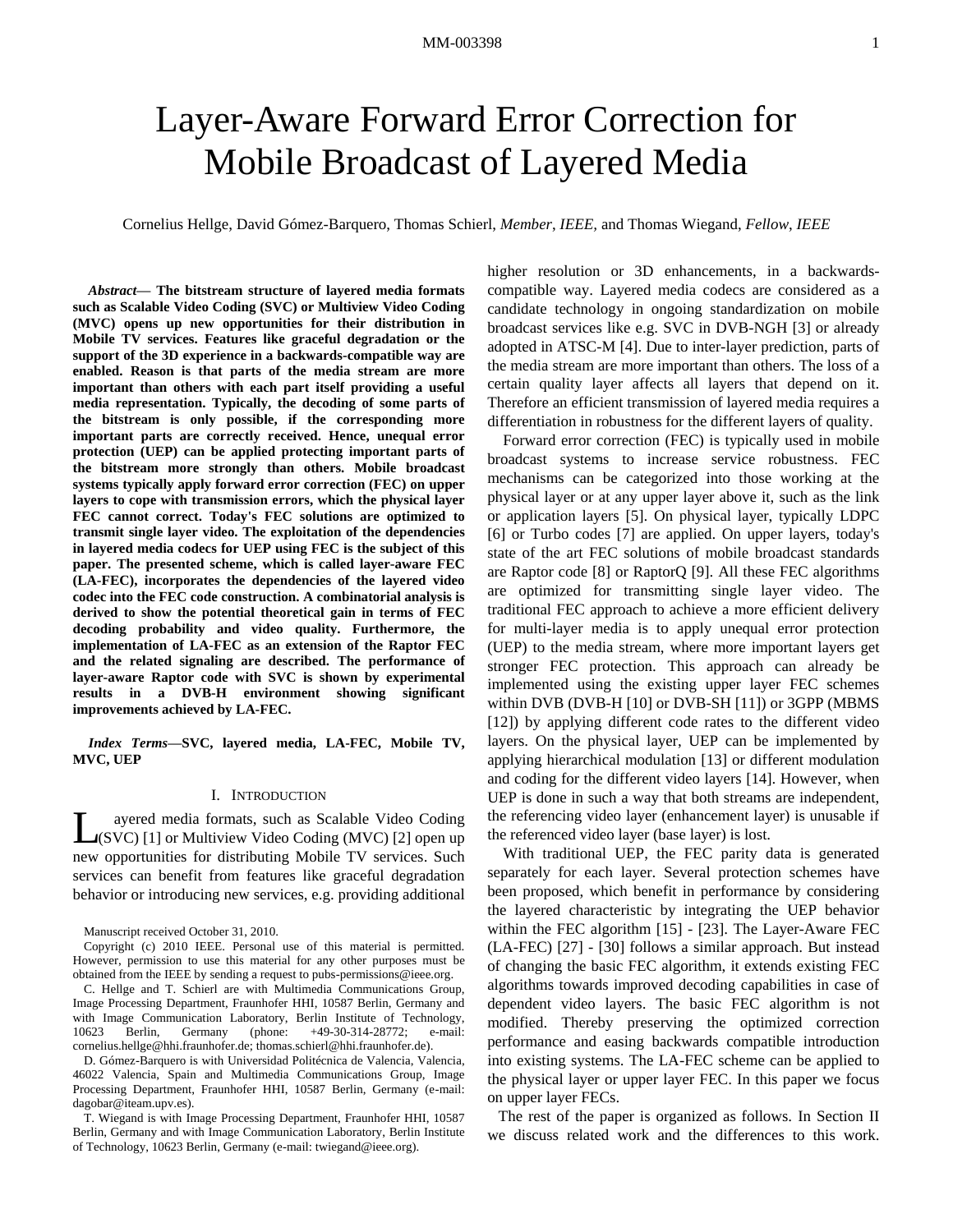Section [III](#page-2-1) gives a brief overview on layered video codecs and using FEC in mobile broadcast environments. In Section [IV,](#page-3-0) the LA-FEC principle is explained, a combinatorial analysis is provided, and a discussion on implementation issues is given related to the integration into Raptor codes. The section further contains a discussion of the transport and signaling extensions required for the LA-FEC. In Section [V](#page-8-0) exemplary simulation results are presented for an upper layer FEC integration with a layer-aware Raptor code in a DVB-H scenario.

## II. RELATED WORK

<span id="page-2-0"></span>Already in 1967, Masnick and Wolf proposed linear codes with UEP behavior [\[15\]](#page-11-14) for the unequal protection of binary coded integer values. In 1972, the idea of two overlapping generator matrices was applied to cyclic codes by Kilgus and Gore [\[16\]](#page-11-18) as well as to linear codes over Galois fields by Boyarinov and Katsman [\[17\]](#page-11-19) in 1982. In 2006, Rahnvard et al. proposed an UEP-LDPC code [\[18\],](#page-11-20) where parity symbols are generated across symbols of different importance classes. The selection of symbols depends on a probability distribution following its importance of the class. In [\[19\],](#page-11-21) the same authors applied a similar scheme to LT-codes. Also in 2006, Bouabdallah and Lacan proposed to apply UEP erasure codes across temporal media coding dependencies within a single layer video stream [\[20\].](#page-11-22) In 2007, Bogino et al. [\[21\]](#page-11-23) introduced a sliding window approach, which is based on a fixed size window following the chronological order of the data. This approach virtually increases the source block length which increases the FEC correction capability. In the same year, Sejdinovic et al. proposed the expanding window fountain (EWF) code [\[22\]\[23\].](#page-11-24) EWF codes generate multiple windows over the source symbols, where windows expand according to the importance of the data. Encoding symbols are generated from a certain window, selected by a probability distribution. All these approaches introduce the UEP behavior within the FEC algorithm, which can be referred to as inner UEP FEC. In contrast to the mentioned inner UEP FEC approaches, the LA-FEC approach can be seen as an outer UEP FEC, leaving the basic FEC algorithm untouched. I.e. the base layer processing is not changed at all. This eases the backwards compatible integration into existing systems, and preserves the high performance of state of the art FECs like Raptor [\[8\]](#page-11-7) or Raptor[Q \[9\].](#page-11-8)

# III. TECHNICAL BACKGROUND

## <span id="page-2-1"></span>*A. Layered Media Codecs*

Rate distortion efficient video codecs use prediction for exploiting statistical dependencies in the video signal, which introduces dependencies that typically also exist between packets. One important dependency structure is introduced by motion compensation, where a reference picture (e.g. from the past) is used to predict another picture [\[43\].](#page-11-25) Another set of dependency structures is introduced in layered video coding allowing for efficient scalability of the media data, such as Scalable Video Coding (SVC) [\[1\]](#page-11-0) or Multiview Video Coding (MVC) [\[2\],](#page-11-1) where in the simplest case a base layer is referenced by one enhancement layer (or enhancement view).

**Spatio/temporal enhancement layer**



<span id="page-2-2"></span>Figure 1: Dependencies within an SVC bitstream using hierarchical prediction and inter-layer prediction.

An enhancement layer can be further referenced by other enhancement layers potentially introducing multiple dependent layers. A loss of a picture in the base layer affects all pictures in the enhancement layer that reference the base layer, i.e. typically they cannot be decoded. Using layered media streams, each layer has a different level of importance in the decoding process of an access unit, representing a certain time instance of the video. If an access unit of a base layer gets lost, all referencing frames of the enhancement layers are affected as well.

#### *Scalable Video Coding (SVC)*

The Scalable Video Coding (SVC) extension of H.264/AVC allows for extracting different video representations from a single bitstream, where the different substreams are referred to as layers [\[1\].](#page-11-0) The base layer of SVC provides the lowest level of quality and is a H.264/AVC compliant bitstream to ensure backwards-compatibility with existing receivers. Each additional enhancement layer improves the video quality in a certain dimension. SVC allows up to three different scalability dimensions within one bitstream: temporal, spatial, and quality scalability. SVC utilizes different temporal and inter-layer prediction methods for gaining coding efficiency while introducing dependencies between quality layers of the SVC video stream. [Figure 1](#page-2-2) shows an exemplary coding structure, with the base layer and one enhancement layer at the same time enhancing temporal and the spatial resolution of the base layer. The arrows in the figure denote the coding dependencies between the different access units. In case of a lost access unit all referencing frames are affected too. E.g., if the I frame of the base layer gets lost, all other frames are affected.

A differentiation in robustness is in general beneficial for the transmission of the SVC format, where the base layer gets a stronger protection than the enhancement layers.

#### *Multiview Video Coding (MVC)*

Multiview video coding (MVC) is an amendment of the H.264/AVC standard that enables efficient encoding of sequences captured simultaneously from multiple cameras using a single video stream [\[2\].](#page-11-1) For MVC, the single-view concepts of H.264/AVC are extended in a way that a picture



<span id="page-2-3"></span>Figure 2: Dependencies within two views of a MVC stream, where the right view is encoded dependent on the base view.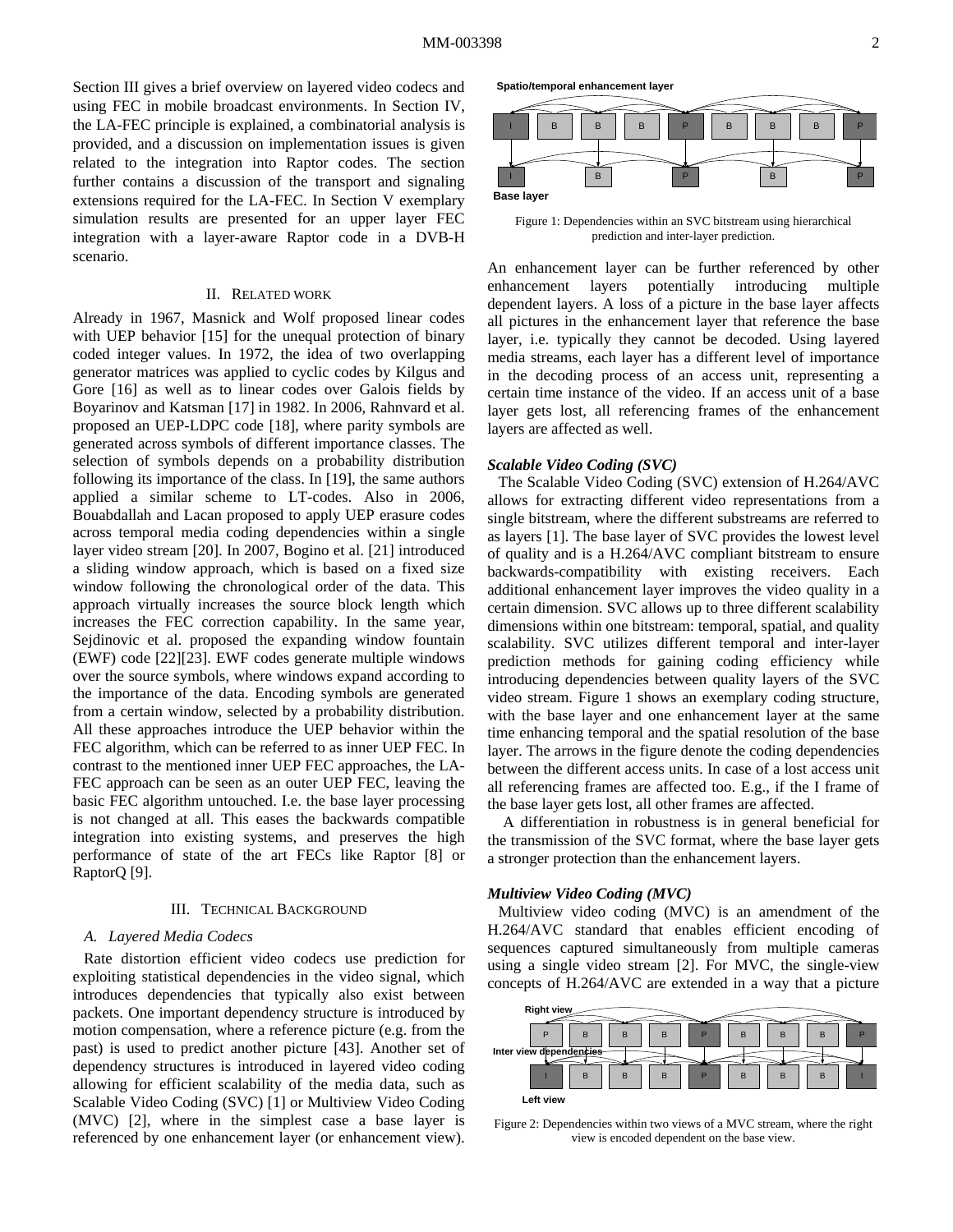uses temporal reference pictures as well as inter-view reference pictures for predictive coding. [Figure 2](#page-2-3) illustrates an exemplary inter-view prediction structure using MVC. Due to the inter-view prediction in MVC, a differentiation in robustness is in general beneficial, like in SVC, where the base view gets a stronger protection than the enhancement view.

## *B. Forward Error Correction (FEC)*

In mobile broadcast systems the transmission is typically designed to serve the worst-case user. Retransmissions of lost packets are generally not feasible due to a missing return channel in broadcast systems. Therefore, error correction is achieved using FEC mechanisms transmitting redundant data in form of additional repair data. This repair data allows the receivers for reconstructing the original data even if some data is not correctly received due to transmission errors. The error correction is "forward" in the sense that no feedback (return channel) from the receiver to the transmitter is required. FEC mechanisms can be categorized into those integrated at physical layer of a communication system and FEC mechanisms integrated at any layer above the physical layer, such as the link or application layers [\[24\].](#page-11-26)

Physical layer FEC codes work at the bit level and are traditionally implemented as part of the radio interface of a wireless communication systems. Examples of physical layer FEC codes that are adopted in standards for mobile broadcasting are: convolutional codes in DVB-H [\[31\],](#page-11-27) turbocodes in DVB-SH [\[44\]](#page-11-28) or 3GPP [\[46\],](#page-11-29) and Low-Density-Parity-Check (LDPC) codes in DVB-T2 [\[45\]](#page-11-30) or the future DVB-NGH system [\[3\].](#page-11-2) In contrast to physical layer FEC that corrects bit errors, upper layer FEC (UL-FEC) recovers packet losses and are categorized as block codes that work with fixed-size blocks (packets) of bits or symbols of a predetermined size performing erasure decoding. In UL-FEC, packets are considered either correct or lost. Examples of upper layer FEC codes in mobile broadcasting standards are Reed-Solomon in DVB-H [\[31\]](#page-11-27) and Raptor codes in DVB-SH [\[44\]](#page-11-28) and 3GP[P \[12\].](#page-11-11)



<span id="page-3-1"></span><span id="page-3-0"></span>Figure 3: Generation of FEC data by LA-FEC across layers following dependency within the media stream.

## IV. LAYER-AWARE FORWARD ERROR CORRECTION (LA-FEC)

#### *A. General Description*

The basic idea of the Layer-Aware FEC (LA-FEC) approach is to extend the encoding process of the FEC algorithm across dependent video layers. The FEC processing of the base layer remains untouched, thereby still allowing the base layer to be decoded independently and preserving the correction capabilities of the original FEC algorithm. Due to the introduced connection from less important media layers within the FEC algorithm, the more important media layers are protected by additional repair data. This increases the error correction capabilities of the more important layers without adding additional repair data. The scheme in [Figure 3](#page-3-1) illustrates the cross layer FEC generation. While the base layer ("Layer 0") FEC generation process is not changed, the FEC data of "Layer 1" is generated across source symbols of "Layer 1" and "Layer 0", FEC data of "Layer 2" is generated across "Layer 2", "Layer 1", and "Layer 0" and so on up to the FEC data of "Layer N", which is generated across the source symbols of "Layer N" and all dependent media layers. As a generic FEC approach, LA-FEC can be integrated at any OSI layer (physical, link, or application layer), and to FEC codes like LDPC, Raptor, or RaptorQ, by simply extending the encoding process of the media enhancement layers over all dependent media layers.

To illustrate the principle of the LA-FEC approach we apply a simple FEC algorithm which generates parity bits by XOR combinations of source symbols (one bit per symbol)[. Figure 4](#page-3-2) compares the encoding process, and [Figure 5](#page-4-0) the decoding process of standard FEC (ST-FEC) on the left side and LA-



<span id="page-3-2"></span>Figure 4: Encoding for ST-FEC (left) and LA-FEC (right). LA-FEC extends generation of parity bits across "Layer 0" symbols.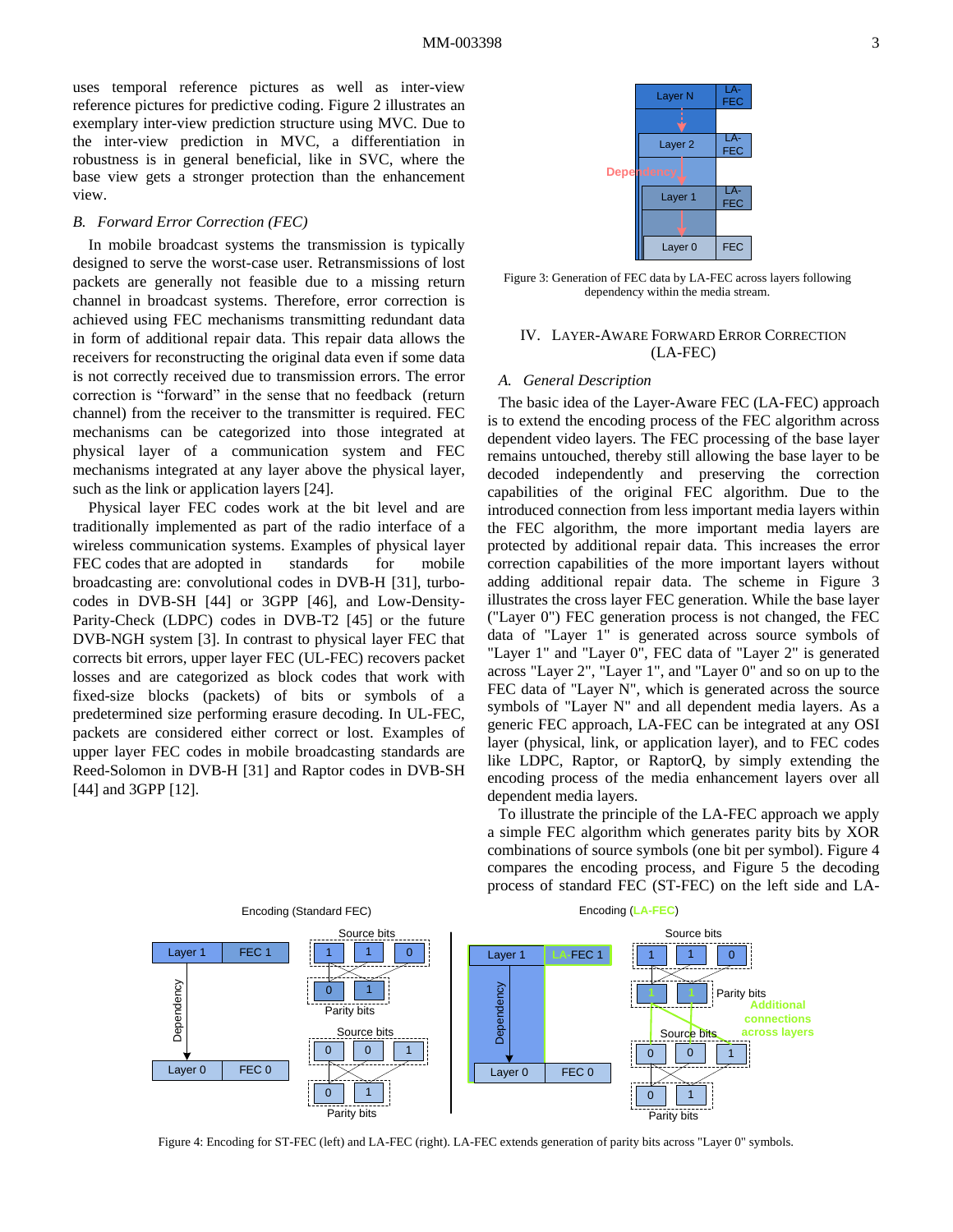

Figure 5: Decoding of ST-FEC (left) and LA-FEC (right). Using LA-FEC the parity bits of both layers can be used for a combined decoding.

<span id="page-4-0"></span>FEC on the right side of each figure. LA-FEC modifications are marked in green. In the given example, which is based on an erasure channel (erroneous packets are treated as lost packets), there are two media quality layers, where "Layer 1" depends on "Layer 0" within the media stream. Each layer consists of three source bits and two parity bits.

With respect to the exemplary encoding process presented in [Figure 4,](#page-3-2) the parity bits are computed by a simple XORing process of the source bits. Using ST-FEC, the XORing process is applied independently for each media layer, whereas using LA-FEC, the XORing process is extended across media layers following existing media coding dependencies. Hence, the parity bits of "Layer 1" are generated over the source bits of both layers, "Layer 0" and "Layer 1". The "Layer 1" parity bits can further be used jointly with the parity bits of "Layer 0" for error correction of both media layers. After FEC encoding, the source and parity bits of each media layer are combined to codewords. The codewords are in the example transmitted over an error prone channel.

In the decoding example in [Figure 5,](#page-4-0) the codeword of "Layer 0" is affected by three transmission errors labeled by "?". "Layer 1" is received error free. In case using ST-FEC, there are not enough parity bits within "Layer 0" for successful FEC decoding. The source bits can therefore not be recovered. Although "Layer 1" codeword is correctly received, it cannot be used due to the missing media coding dependencies on "Layer 0". In contrast to that, if using the LA-FEC, the parity bits of "Layer 1" can be used jointly with the parity bits of "Layer 0" for also correcting "Layer 0". Since "Layer 1" is correctly received, there are overall four parity bits available for correction of the three source bits of "Layer 0". In the given example, both media layers can only be corrected with LA-FEC. It should be noted, that if using the LA-FEC, the enhancement layer cannot be corrected independently of the base layer. Therefore, the improvement in base layer protection comes at the expense of a reduced protection of the enhancement layer. Nevertheless, in cases where the base layer is lost, the enhancement layer data cannot be used in the media decoding process anyway due to missing media dependencies within the media stream. Therefore, LA-FEC does not perform worse than the ST-FEC in terms of media quality.

## <span id="page-4-3"></span>*B. Combinatorial Analysis of LA-FEC*

In this section the LA-FEC approach is analyzed towards its influence on the decoding probability of each media layer. The performance of LA-FEC in comparison to ST-FEC is shown by a combinatorial analysis based on an erasure channel model.

The conducted analysis is based on an example, illustrated in [Figure 6,](#page-4-1) with two video layers, "Layer 0" and "Layer 1". Due to media coding dependencies, "Layer 1" directly depends on "Layer 0". Each layer consists of a certain amount of source symbols  $k_1, k_2$  and a number of parity symbols  $p_1, p_2$ . All symbols of the two media layers  $n=n_0+n_1$  are sent over a binary erasure channel. Transmission errors results in loss of a symbol. An ideal FEC code is assumed, where any *k* source symbols can be corrected as soon as  $r \geq k$  symbols have been received. The average decoding probability for each layer is calculated for each number of *r* and all possible distributions of the lost symbols (loss constellations). In [Figure 7](#page-5-0) - [Figure 9,](#page-7-0) *r* is referred to as ratio of received packets, which means the percentage of received packets of the sent packets *n*, and can be calculated by  $\frac{1}{n}$ . [Figure 6](#page-4-1) depicts the example with  $k_0, k_1 = 3$ ,  $p_0 p_1 = 3$ ,  $n = 12$  and one exemplary loss constellation for  $r_0 = 2$ , *r1=4,* and *r=6*.

The number of all possible loss constellations  $|\Omega|$  for a number of received symbols *r* can then be calculated by the binominal coefficient of the received packets *r* choose *n* sent packets as shown in [\(1\).](#page-4-2)

<span id="page-4-2"></span>
$$
|\Omega|(r) = \binom{n}{r} = \frac{n!}{r!(n-r)!} \tag{1}
$$

The decoding probability of each media layer *L:0|1* depends on the number of decodable loss constellations  $|\Omega_{011}|$ . For ST-FEC, the number of decodable combinations can be calculated by comparing the number of received symbols *r0|1* and source symbols  $k_{0/I}$ . Thus, for ST-FEC, media layer is decodable if



<span id="page-4-1"></span>Figure 6: Toy example with two layers and  $n=n_0+n_1=12$  transmitted and  $r=r_0+r_1=6$  received symbols. The figure shows one exemplary distribution of lost symbols for  $r_0 = 2$  and  $r_1 = 4$ .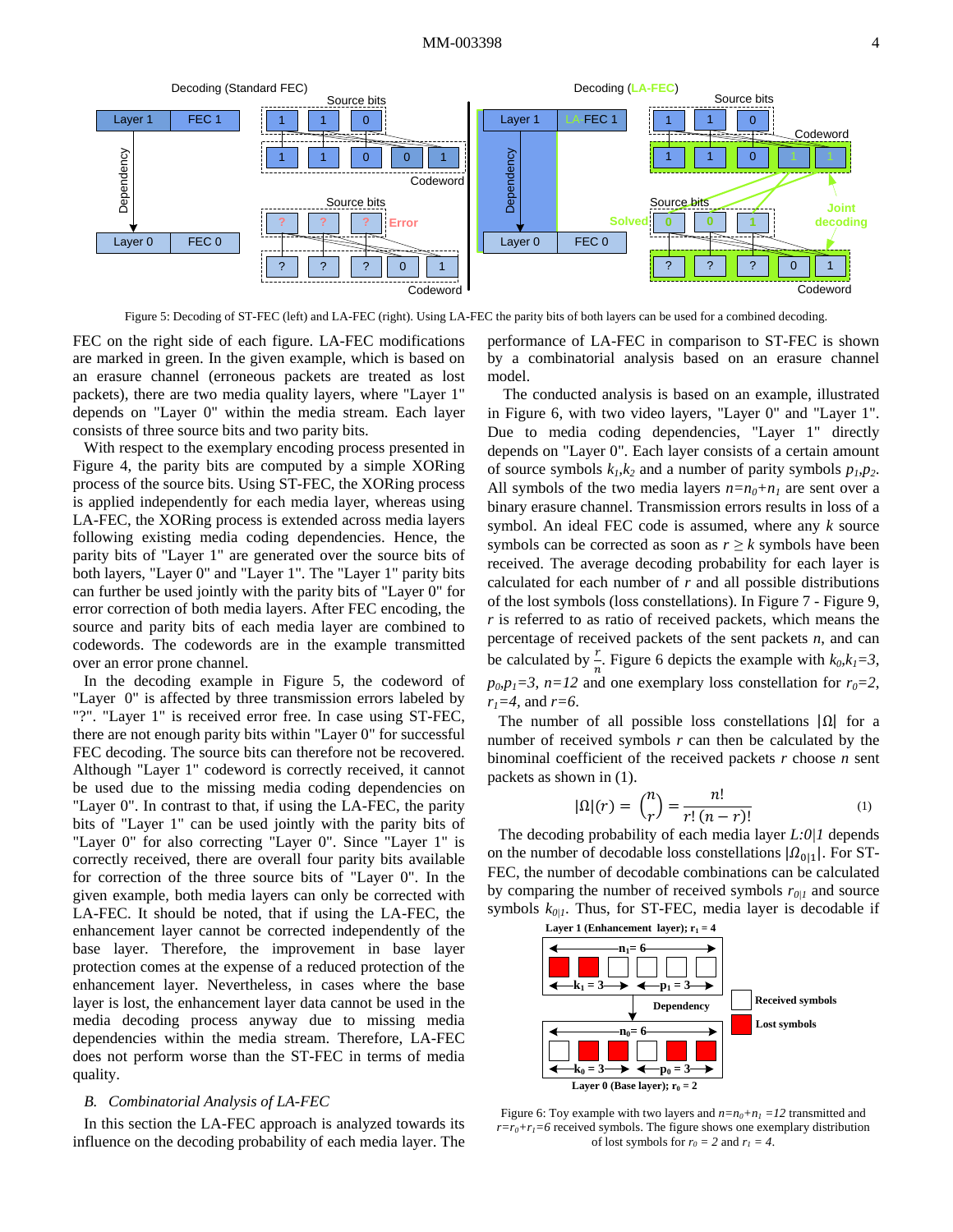condition [\(2\)](#page-5-1) is true.

$$
r_{0|1} \ge k_{0|1} \tag{2}
$$

The number of all constellations  $|\Omega_{011}|$  fulfilling condition [\(2\)](#page-5-1) for a given received number of symbols *r* can be derived by equation [\(3\).](#page-5-2)

$$
|\Omega_{0|1}|(r|r \ge k_{0|1}) = \sum_{x=\max(k_{0|1},r-n_{1|0})}^{\min(r,n_{0|1})} {\binom{n_{0|1}}{x}} {\binom{n_{1|0}}{r-x}} \qquad (3)
$$

For ST-FEC the decoding probability  $P(\Omega_{0|1})$  of each media layer can further be derived by equation [\(4\).](#page-5-3)

$$
P(\Omega_{0|1})(r) = \frac{|\Omega_{0|1}|(r|r \ge k_{0|1})}{|\Omega|(r)}
$$
(4)

However, the media coding dependencies between media layers are not taken into account in [\(4\).](#page-5-3) Taking such media coding dependencies into account, the decoding probability of the media layers is also affected by the decoding probability of the media layer it depends on. Thereby, the decoding probability of the enhancement layer *L=1* depends on the number of loss constellations fulfilling condition [\(5\).](#page-5-4)

$$
(r_1 \ge k_1) \cap (r_0 \ge k_0) \tag{5}
$$

According to this formula, the number of constellations giving a successfully decodable enhancement layer  $|\Omega_{1de0}|$  can be derived by equation [\(6\).](#page-5-5) Note that for being able to decode both layers, condition  $r \ge k_0 + k_1$  must be true.

$$
|\Omega_{1de0}|(r|r \ge k_0 + k_1) = \sum_{x = \max(r - n_1, k_0)}^{\min(r - k_1, n_0)} {n_0 \choose x} {n_1 \choose r - x}
$$
 (6)

and the probability  $P(\Omega_{1de0})$  is calculated by equation [\(7\).](#page-5-6)

$$
P(\Omega_{1de0})(r) = \frac{|\Omega_{1de0}|(r|r \ge k_0 + k_1)}{|\Omega|(r)}
$$
(7)

In the case of LA-FEC, the additional FEC connections between dependent media layers influences the decoding probability of all media layers. The decoding probability for the base layer is increased by the probability that the enhancement layer receives more symbols than required for decoding of the enhancement layer symbols. Therefore, with LA-FEC, the condition for a successfully decodable base layer in [\(2\)](#page-5-1) changes to the condition i[n \(8\)](#page-5-7)

$$
(r_0 \ge k_0) \cup (r_0 + r_1 \ge k_0 + k_1) \tag{8}
$$

and thereby the number of decodable constellations is increased, where the additional constellations  $\Delta |\Omega_{0-LA}|$  can be calculated by [\(9\).](#page-5-8) Note that there is only gain if both layers can be decoded, i.e. the condition  $r \ge k_0 + k_1$  is true.

$$
\Delta |\Omega_{0-LA}|(r|r \ge k_0 + k_1) = \sum_{x=\max(r-n_1,0)}^{k_0-1} {n_l \choose x} {n_{l+1} \choose r-x}
$$
(9)

and the decoding probability  $P(\Omega_{0-LA})$  can be calculated by [\(10\).](#page-5-9)

$$
P(\Omega_{0-LA})(r) = \frac{|\Omega_0|(r|r \ge k_0) + \Delta |\Omega_{0-LA}|(r|r \ge k_0 + k_1)}{|\Omega|(r)}
$$
(10)

<span id="page-5-1"></span>

<span id="page-5-3"></span><span id="page-5-2"></span><span id="page-5-0"></span>Figure 7: Decoding probability (cf[. Table I\)](#page-5-14) for "Layer 0" and "Layer 1" over the ratio of received packets for ST-FEC and LA-FEC.

On the other side, using LA-FEC without taking media coding dependencies into account, the sheer FEC decoding probability for the enhancement layer decreases since it can only be corrected if the base layer can also be corrected. Therefore, the condition for a successfully decodable enhancement layer without taking media coding dependencies into account changes from equation [\(2\)](#page-5-1) to equation [\(11\).](#page-5-10)

<span id="page-5-11"></span><span id="page-5-10"></span>
$$
(r_1 \ge k_1) \cap (r_0 + r_1 \ge k_0 + k_1) \tag{11}
$$

<span id="page-5-5"></span><span id="page-5-4"></span>The number of non decodable constellations  $\Delta |\Omega_{1-LA}|$  enabled by the LA-FEC can be determined by [\(12\)](#page-5-11)

$$
\Delta |\Omega_{1-LA}|(r|k_0 + k_1 > r \ge k_1) = \sum_{x = \max(r - n_1, 0)}^{\min(r - k_1, k_0 - 1)} {n_0 \choose x} {n_1 \choose r - x}
$$
(12)

<span id="page-5-6"></span>and the decoding probability of the enhancement layer  $P(\Omega_1)$ in equation [\(4\)](#page-5-3) decreases for the case using the LA-FEC to  $P(\Omega_{1-LA})$  following [\(13\).](#page-5-12)

$$
P(\Omega_{1-LA})(r) = \frac{|\Omega_1|(r|r \ge k_1) - \Delta |\Omega_{1-LA}|(r|k_0 + k_1 > r \ge k_1)}{|\Omega|(r)} \tag{13}
$$

Taking media coding dependencies into account, the decoding probability of the enhancement layer  $P(\Omega_{1de0-LA})$  is equal to  $P(\Omega_{1-LA})$ , since all non decodable cases are already taken into account due to the dependencies introduced by the LA-FEC. Therefore equation [\(14\)](#page-5-13) is true for the decoding probability  $P(\Omega_{1de0-LA})$ .

<span id="page-5-12"></span>
$$
P(\Omega_{1de0-LA})(r) = P(\Omega_{1-LA})(r)
$$
\n(14)

<span id="page-5-7"></span>All discussed decoding probabilities are summarized in [Table](#page-5-14)  [I.](#page-5-14)

<span id="page-5-13"></span>Table I: DECODING PROBABILITIES

<span id="page-5-14"></span><span id="page-5-9"></span><span id="page-5-8"></span>

|                       | Base  | Enh.  | LA-FEC | Media        |
|-----------------------|-------|-------|--------|--------------|
|                       | layer | layer |        | dependencies |
| $P(\Omega_0)$         | X     |       |        |              |
| $P(\Omega_1)$         |       | X     |        |              |
| $P(\Omega_{1de0})$    |       | X     |        | X            |
| $P(\Omega_{0-LA})$    | X     |       | X      |              |
| $P(\Omega_{1-LA})$    |       | X     | X      |              |
| $P(\Omega_{1de0-LA})$ |       | X     | X      | X            |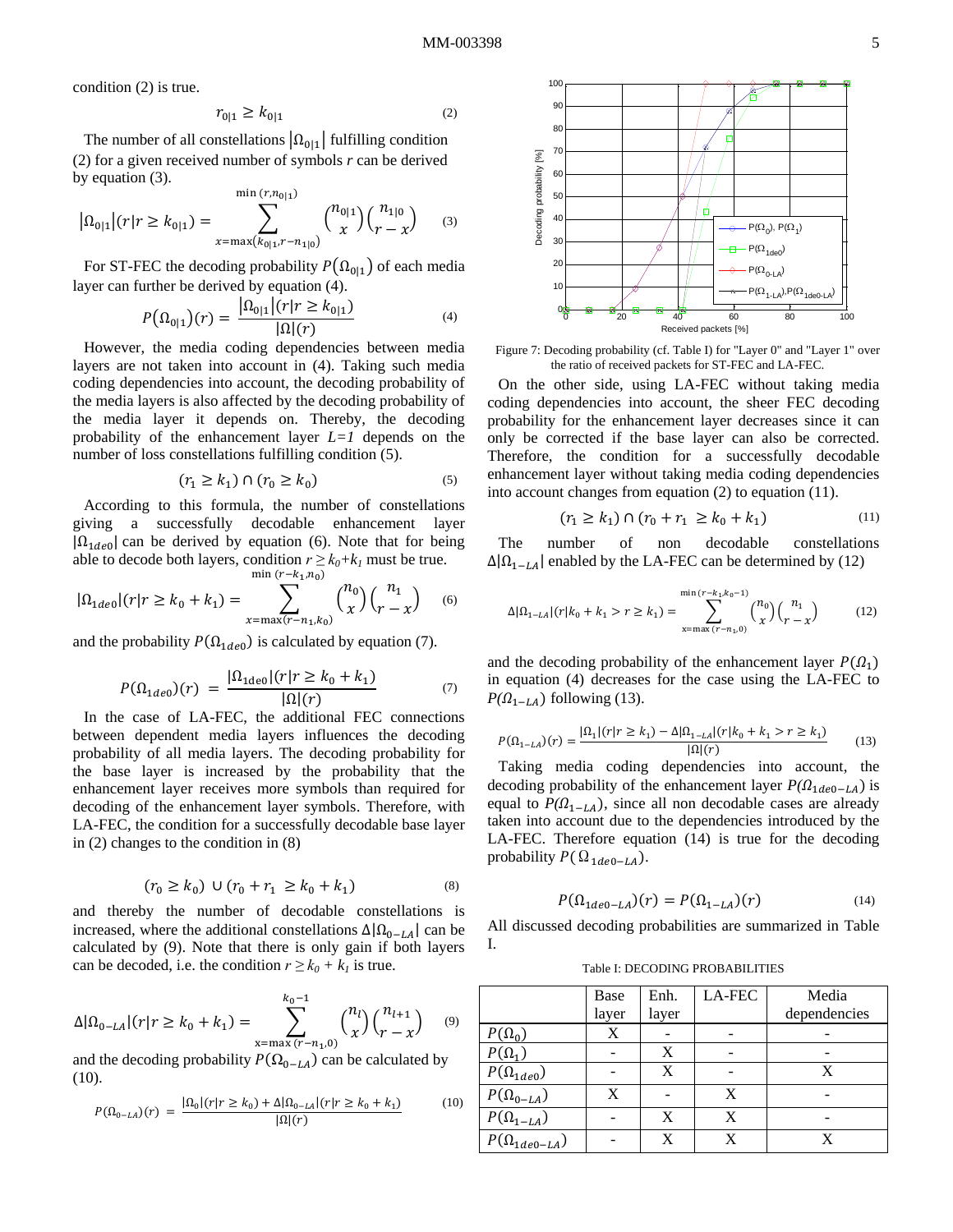The decoding probability for the different cases is shown in [Figure 7](#page-5-0) over the ratio of received symbols. For ST-FEC, taking the media coding dependency into account, the enhancement layer decoding probability  $P(\Omega_{1de0})$  compared to the base layer decoding probability  $P(\Omega_0)$  is significantly reduced. Using LA-FEC instead, the base layer decoding probability  $P(\Omega_{0-LA})$  is increased from 43% to 75% of ratio of received packets and already reaches 100% decoding probability after reception of 50% of all transmitted symbols. On the other side, the sheer enhancement layer FEC decoding probability  $P(\Omega_{1-LA})$  decreases compared to  $P(\Omega_1)$  due to the additional FEC dependencies introduced by LA-FEC. However, taking the media coding dependency into account using the LA-FEC, even the enhancement layer shows a higher decoding probability  $P(\Omega_{1de0-LA})$ , which is due to the higher FEC decoding probability of the base layer.

The presented decoding probabilities are calculated for one exemplary distribution of parity data within the toy example with  $p_l$ ,  $p_2 = 3$ , which is referred to as equal error protection (EEP). We further analyze the influence of the distribution of the parity symbols among the media layers on the decoding probability. The distribution of parity symbols is indicated by the code rate  $(CR)$   $c_l$  for each layer *l*, which is calculated by the number of source symbols  $k_l$  of layer  $l$  to the number of transmitted symbols per layer  $n_l = k_l + p_l$  following equation [\(15\).](#page-6-0)

$$
c_l = \frac{k_l}{n_l} \tag{15}
$$

For the enhancement layer we assume a successful decoding only if the base layer can be decoded as well. The results for both media layers are shown in [Figure 8.](#page-6-1)

For ST-FEC, the base layer decoding probability (left plot) solely depends on its code rate *c0*. It should be noted here that the selection of the code rate distribution for layered media is given by the target application and needs to take the decoding probability of both media layers into account. For the base layer decoding probability (left plot), the best performance is given by applying all protection symbols to the base layer with setting *CR(0.33/1.00)* and the worst performance when applying all protection symbols to the enhancement layer *CR(1.00/0.33)*. Also in the case using LA-FEC, the best base layer performance can be achieved by setting *CR(0.33/1.00).* The influence of the enhancement layer code rate when using LA-FEC on the decoding probability of the base layer can be

easily seen in the plot. Independent of the code rate distribution among layers, the maximum decoding probability is reached by receiving 50% of all symbols and all code rate distributions show an additional gain for lower reception ratios. It can be noticed, that the gain introduced by LA-FEC increases with a stronger enhancement layer protection.

The enhancement layer performance (right plot) is calculated taking the media dependency to the base layer into account (comp. [Figure 7\)](#page-5-0) . Therefore, the performance for ST-FEC and LA-FEC is affected by both, the base layer and the enhancement layer robustness. It is obvious, that the best performing base layer code rate distribution *CR(0.33/1.00)* gives the worst results for the enhancement layer. Shifting all protection to the enhancement layer *CR(1.00/0.33)* gives the best performance for LA-FEC but the worst performance for ST-FEC. Again, the gain over ST-FEC achieved by the LA-FEC depends on the amount of protection symbols within the enhancement layer.

<span id="page-6-0"></span>To analyze the LA-FEC performance, it is important to consider the video quality in terms of PSNR, which is affected by the FEC decoding probabilities of both media layers. The results shown in [Figure 9](#page-7-0) are based on the following assumptions: A non-decodable constellation, which would result in a freeze of the video, gives a video quality in terms of peak-signal-to-noise-ratio (PSNR) of 14dB. It should be noted that values of PSNR significantly below 20dB are typically not acceptable from the user point of view. A constellation, where the base layer is decodable results in a PSNR value of about 30 dB and an additional decodable enhancement layer results in a PSNR of 35 dB. [Figure 9](#page-7-0) shows the average PSNR over the ratio of received packets. The plot shows that LA-FEC outperforms ST-FEC for all code rate distributions except for *CR(0.33/1.00)*, which performs equal, and never performs worse. Shifting all protection to the enhancement layer *CR(1.00/0.33)* allows to reach the highest quality at 50% symbol reception rate. However, such a code rate distribution would put a hard burden on receiving the base layer only. It is also interesting to see, that LA-FEC allows reaching performance areas, which are not possible with ST-FEC independent of the code rate distribution. The presented theoretical results lack in a realistic channel model for mobile broadcast which typically shows a tendency towards burst errors, which have not been part of the experiments conducted in this section. More realistic performance measurements are



<span id="page-6-1"></span>Figure 8: Decoding probability of base and enhancement layer using different parity distributions *CR(c0/c1)* for ST-FEC and LA-FEC taking media dependencies into account.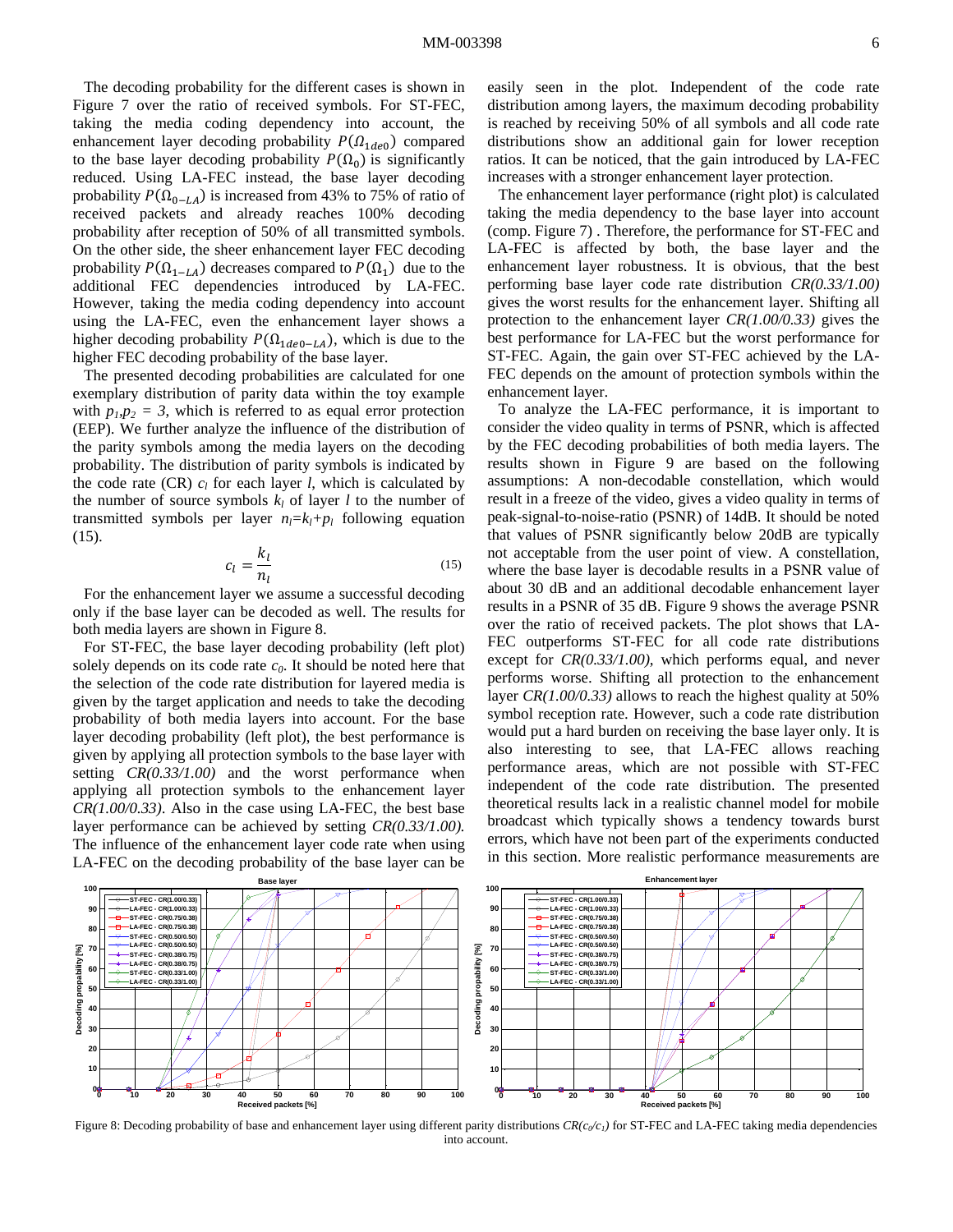

<span id="page-7-0"></span>Figure 9: Average PSNR using different parity distributions  $CR(c<sub>0</sub>/c<sub>1</sub>)$  for ST-FEC and LA-FEC assuming PSNR 14dB for a non decodable constellation, 30dB for a decodable base layer, and 35dB for decodable enhancement layer.

#### given in Section [V.](#page-8-0)

## *C. Implementation of Layer-Aware Raptor code*

The LA-FEC scheme can be applied on both, physical layer FEC, as similarly shown for LDPC in [40], and upper layer FECs [\[8\]\[9\].](#page-11-7) This paper focuses on an exemplary integration of the LA-FEC to an upper layer FEC. The here considered upper layer FEC is the Raptor FEC.

The application of the LA-FEC to the Raptor code has already been presented in [\[27\].](#page-11-16) This section gives a brief summary of [\[27\].](#page-11-16) The required extensions for a systematic Raptor code as, e.g. specified in 3GPP MBMS [\[12\]](#page-11-11) and or DVB-SH (for MPE-iFEC) [\[11\].](#page-11-10) A full specification based on [\[26\]](#page-11-31) can be found in the Annex D of the DVB Upper layer FEC overview [\[5\],](#page-11-4) which discusses the possibility to integrate LA-FEC within DVB. Note that the extension could be applied in a similar way to the more efficient RaptorQ FEC [\[9\]](#page-11-8) codes.

Raptor codes are in general one of the first known classes of fountain code with linear time encoding and decoding [\[8\].](#page-11-7) In preparation of the encoding, a certain amount of data is collected within a source block. The data of a source block is further divided in *k* source symbols (*SSs)* of a fixed symbol size. [Figure 10](#page-7-1) illustrates the Raptor encoding process for a single media "Layer 0", which consists of two encoding steps [\[26\].](#page-11-31) In the first step, a fixed rate 'precode' step, here typically

any erasure code like, e.g. LDPC, can be applied on the *SSs<sup>0</sup>* to generate the so called precoding symbols (*PSs0*). The values of the  $PSs_0$  are determined by the matrix  $G_{Sys0}$ , which consists of the precode matrix *GP0*, the identity matrix *I*, and the LT matrix  $G_{LT0}[0:k_0-1]$ , where the latter is identical to the first  $k_0$ rows of *GLT0[0:n0-1]* in the second encoding process. The values within the brackets denote the number of rows. The integration of the matrix  $G_{LT0}$  assures, that the first  $k_0$  encoding symbols (*ESs0*) after LT encoding are identical to the *SSs0*. After finalizing the first step, the  $PSs_0$  are forwarded to the second step. The fountain of *n<sup>0</sup>* encoding symbols *ESs<sup>0</sup>* are calculated by XORing *PSs<sup>0</sup>* following the connection given by the LT code and illustrated by the  $G_{LTO}$ [0:n<sub>0</sub>-1] matrix. Note, that also with LA-FEC, the generation of base layer  $ES_{0}$ follows the original Raptor process.

For the enhancement "Layer 1", the LA-FEC approach needs to be integrated into the Raptor coding process [\[26\],](#page-11-31) which requires on one hand the extension of the  $G_{LT}$  matrix of the LT-encoding step of the *PSs* in the dependent media layers and on the other hand the extension of the *GLT* matrix of the precoding process to preserve the systematic behavior of the code. [Figure 11](#page-8-1) shows the required extensions, highlighted in green, for generation of *ESs1.*

In the first encoding step, the generation of the matrices  $G_{p,l}$ , *I*, and *GLT1[0:k1-1]* is identical to the related matrices shown in [Figure 10.](#page-7-1) LA-FEC requires the extension of the matrix *GSys1*



<span id="page-7-1"></span>Figure 10: The Raptor encoding process for one layer (L=0) as specified i[n \[10\].](#page-11-9) The first encoding step generates the precoding symbols (PSs<sub>0</sub>) from the source symbols  $(SSs<sub>0</sub>)$  by use of an erasure code like LDPC. In the second step, the encoded symbols  $(ESs<sub>0</sub>)$  are generated from the  $PSs<sub>0</sub>$  by use of a fountain code, e.g. LT code. The code is systematic, since the first *k* encoding symbols consist of the *k* source symbols.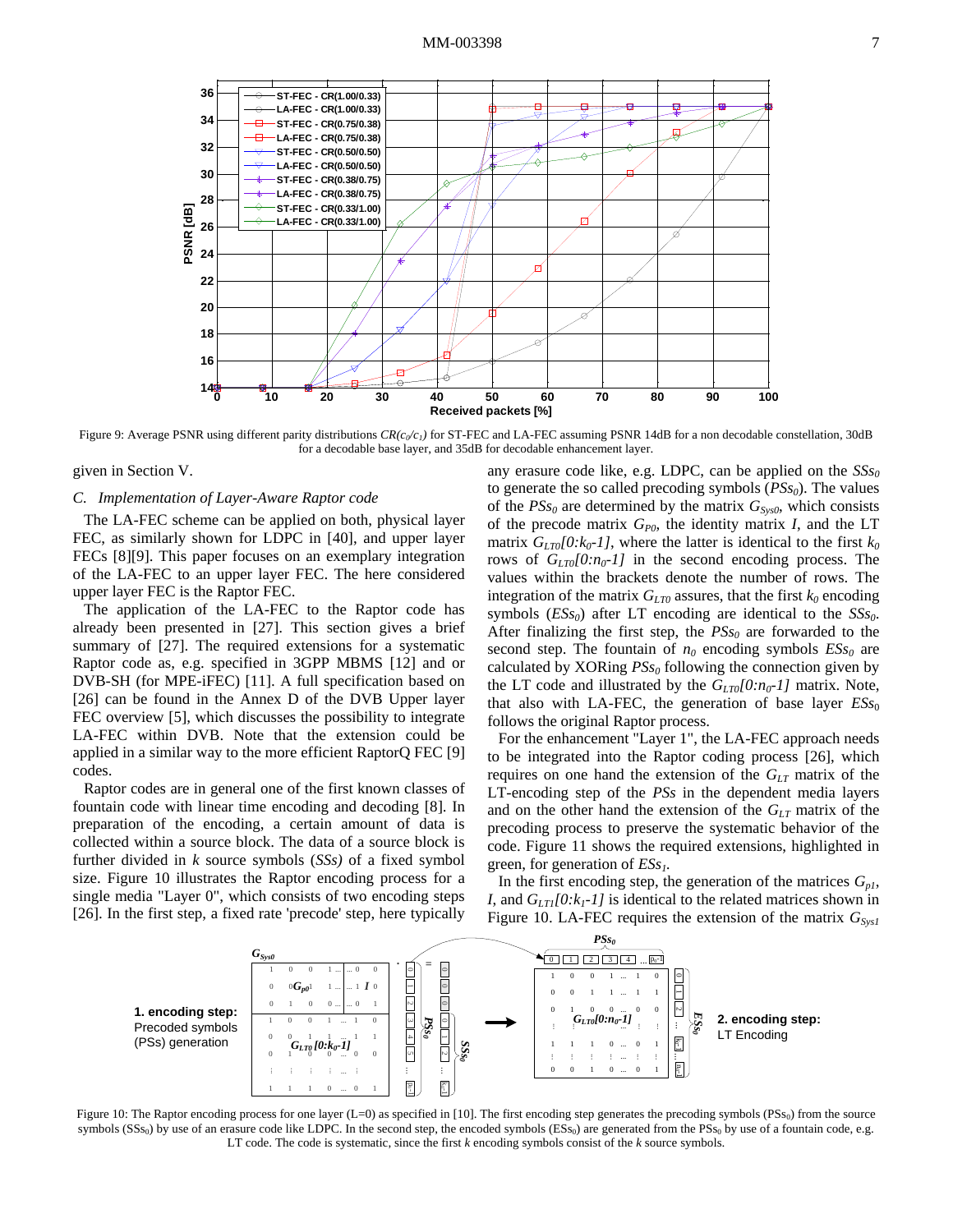

<span id="page-8-1"></span>Figure 11: LA-FEC extended Raptor encoding process. The required extensions for LA-FEC are marked in green. Extending the first encoding step keeps the systematic code. The extension for the LT-Encoding connects enhancement layer to base layer. Note, the extension matrices (GLT0\*) are generated by standard Raptor algorithm.

by the matrix  $G_{LT0}$ <sup>\*</sup>[ $n_0$ *:n*<sub>0</sub>+ $k_1$ -1] which is the continuation of the  $G_{LTO}[0:n_0-1]$  matrix in [Figure 10.](#page-7-1)  $G_{Sys1}$  represents the first  $k_l$  rows of the  $G_{LT0}$ <sup>\*</sup>[ $n_0$ *:n*<sub>0</sub>+n<sub>1</sub>-1] matrix in the second encoding step. Furthermore, the *PSs<sup>0</sup>* symbols from the "Layer 0" processing are included in the encoding process. These extensions assure, that the output symbols *PSs<sup>1</sup>* still lead to a systematic code after the second encoding step. The generation of the *ESs<sup>1</sup>* symbols in the second step is extended to the  $PSs_0$  through extending the  $G_{LT}$ [0:n<sub>1</sub>-1] matrix by  $G_{LTO}$ <sup>\*</sup>[ $n_0$ : $n_0$ + $n_1$ -1]. Therefore, the *ESs<sub>1</sub>* symbols can be used in the LA-FEC together with the  $ESS_0$  symbols for joint decoding. This is also shown in the example in Section [IV.](#page-3-0)  The extensions required by the LA-FEC use the algorithms for precode generation and LT Encoding as already specified in [\[25\],](#page-11-32) leaving the specification and the defined constraints of the algorithms untouched. In case of a successful decoded "Layer 0", the introduced connections across the layers by the LA-FEC extension are not required anymore and can be removed by XORing the *PSs<sup>0</sup>* in the FEC process of "Layer 1"*.* In such a case, "Layer 1" can be corrected following the standard Raptor coding process [\[26\],](#page-11-31) enabling its full correction performance.

#### *D. Signaling and Transport of Layer-Aware FEC*

The usage of the LA-FEC in transmission systems requires specific signaling and transport techniques to support the multi-layer approach in combination with LA-FEC coding. The integration of the LA-FEC Raptor extension on link or application layer is assumed to be applied for real-time transmission over RTP [\[32\].](#page-11-33) For real-time applications, typically RTP is used over UDP [\[33\]](#page-11-34) due to its connectionless and non-reliable nature it allows for minimal delay in transport. RTP provides basic features such as media synchronization, transmission order recovery, multiplexing, source identification and reception feedback information. For SVC, the RTP Payload Format for Scalable Video Coding [\[34\]](#page-11-35) is required for media payload packetization and for MVC, the RTP Payload Format for Multiview Video Coding [\[35\].](#page-11-36) In

particular, these payload formats for SVC and MVC define the transmission of the layered SVC and MVC data in multiple RTP sessions, which allows a transmission system using the LA-FEC coding process to simply differentiate between SVC layers and MVC views based on the transport address, such as an IP address, the UDP port or the synchronization source identifier in the RTP packet header (SSRC) [\[32\].](#page-11-33) Signaling of session related information is defined in the Session Description Protocol [\[37\].](#page-11-37) In order to signal the dependency of RTP sessions containing layers or views of the same codec, the SDP extensions in [\[36\]](#page-11-38) are required.

For transporting the FEC coded data, the IETF created the generic FECFRAME framework defining basic means for FEC based content delivery protocols, which can be also used in RTP. This framework defines beside other features how multiple media and repair flows are treated and further provides an identification mechanism for source symbols as a part of the payload packetization information. To use this framework with the Raptor code, [\[38\]](#page-11-39) is intended to be used.

In order to make this framework applicable to the LA-FEC the Raptor FEC scheme [\[39\]](#page-11-40) and the Raptor RTP Payload format [\[40\]](#page-11-41) can be used without modifications for packetizing the repair flow. The signaling for the Raptor FEC scheme is defined in [\[38\],](#page-11-39) where the indication of depending repair flows is already defined in [\[41\],](#page-11-42) as required for LA-FEC base layer protection and LA-FEC enhancement layer protection.

## <span id="page-8-0"></span>V. SIMULATION RESULTS FOR SVC LA-FEC AT THE APPLICATION LAYER IN DVB-H

#### *A. Simulation Setup*

The simulations in this section are based on a mobile Broadcast scenario where two device capabilities, QVGA and VGA, are supported by a single DVB-H service using SVC (cf. [Figure](#page-9-0) 12). For increasing the robustness of the whole service, the link layer FEC defined in DVB-H, MPE-FEC, and the proposed Raptor-based LA-FEC solution is evaluated on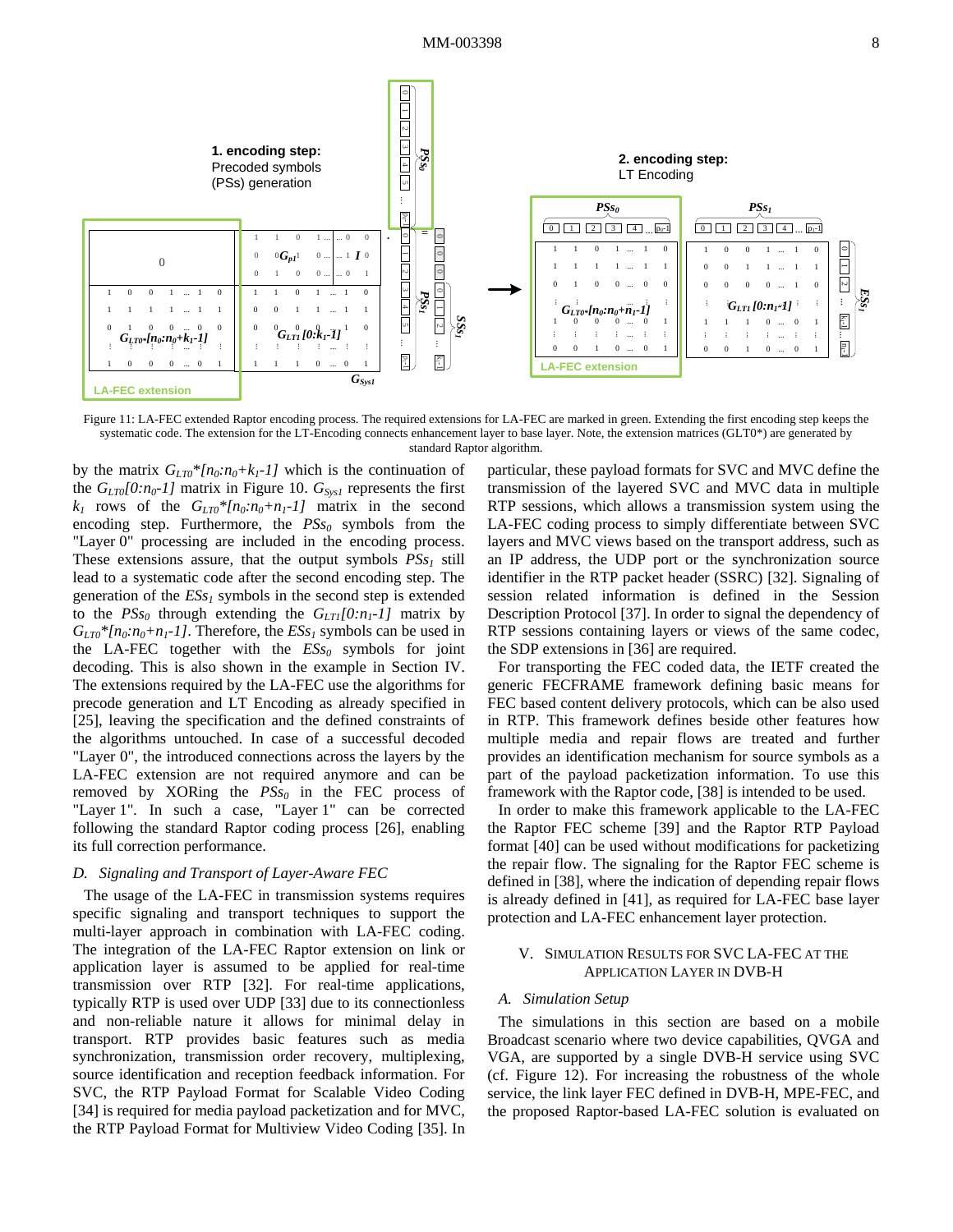

<span id="page-9-0"></span>Figure 12: Support of different device capabilities (QVGA+VGA) using SVC in a DVB-H broadcast system.

the application layer using different code rate distributions across media coding layers.

# *B. Channel Model*

The simulation scenario consists on a Typical Urban 6-taps (TU6) channel model with a constant Doppler (i.e., user velocity). The TU6 channel models the time variant smallscale fluctuations of the received signal due to receiver mobility (fast fading), and it was proven to be representative for DVB-H mobile reception for Doppler frequencies above 10 Hz (i.e., vehicular reception) [\[31\].](#page-11-27) We consider the DVB-H physical layer transmission mode: FFT size 8K, OFDM symbol guard interval (GI) 1/4, modulation 16-QAM and code rate 1/2, which provides a channel capacity of about 10 Mbps.

### *C. Media Encoding*

The video encoding was performed using the SVC reference software version JSVM 9.1. A simple rate control was employed to achieve an approximately constant service rate. The video was encoded in small chunks, where each chunk consists of a preceding IDR frame followed by three groups of picture of size 8 (GOP8), i.e. 25 frames. Each chunk was encoded multiple times with different quantization parameters (QP) values. Depending on the selected video rate, the chunk with QP value providing the target bitrate was selected and the different chunks were concatenated to one video stream. The chunk wise encoding gives a random access point (RAP) interval of 1 second at 25 frames per second (fps).

The test sequence "Soccer"  $\frac{1}{1}$  with a duration of 10 seconds was selected for the simulations. An SVC bit stream with two scalable layers was encoded using the scalable high profile of H.264/AVC. In particular the stream contained a base layer which provides QVGA at 12.5 fps, and an enhancement layer increasing the quality to VGA at 25 fps. Freeze frame error concealment was used, where in case of frame loss, the last decoded picture is copied for output. In cases where only the enhancement layer was lost, the up-scaled picture of the QVGA layer was used for PSNR calculation. A summary of the encoding parameters can be found in [Table II.](#page-9-1)

<span id="page-9-1"></span>Table II: ENCODING PARAMETERS FOR SVC BITSTREAM WITH TEMPORAL AND SPATIAL SCALABILITY.

|                          | <b>Ouality</b> | <b>Bitrate</b> | <b>PSNR VGA</b>   |
|--------------------------|----------------|----------------|-------------------|
| H.264/AVC                | <b>OVGA</b>    | 225 kbps       | $31.3 \text{ dB}$ |
| <b>Base laver</b>        | $12.5$ fps     |                | (upscaled)        |
| <b>SVC</b>               | VGA            | 647 kbps       | 35.4 dB           |
| <b>Enhancement layer</b> | 25fps          |                |                   |

<sup>1</sup> Other sequences have been tested which show a different rate-distortion performance but similar performance in the comparison of LA-FEC and ST-FEC.



<span id="page-9-2"></span>Figure 13: SVC transmission of base (QVGA@12.5fps) and enhancement layer (VGA@25fps) in different time-sliced bursts, the second immediately following the other.

#### *D. DVB-H Transmission Scheduling*

DVB-H applies a so called time slicing approach, where data is transmitted in bursts in order to save battery power by switching off the receiver between bursts. Therefore, the two SVC layers were transmitted in two different time-sliced bursts, the second containing the enhancement layer directly following the first containing the base layer. [Figure](#page-9-2) 13 illustrates such a transmission scheduling, where the red arrows show the SVC layer coding dependencies, the black arrows the protection by ST-FEC and the green arrows the protection added by LA-FEC.

The source block size for FEC generation is aligned to the chunk size, i.e. each source block starts with an IDR RAP and incorporates all GOP8s of the chunk, equivalent to 1 sec of media data.

## *E. FEC Settings*

The overall service bitrate (including media data and parity bits) was fixed to 1300 kbps. The code rates for base and enhancement layer are adjusted to reach this bitrate. For example, the equal error protection (EEP) scheme allows for a code rate of 0.68 for each media layer. Furthermore, different unequal error protection (UEP) schemes were applied with either stronger protection in base layer or stronger protection in the enhancement layer. It should be noted here, that with ST-FEC, typically UEP with a stronger protection for the enhancement layer is a non reasonable setting. The selected video streams are encapsulated in RTP packets according to their specific RTP payload format [\[34\]](#page-11-35) and the FEC symbols are encapsulated within the related RTP payload format [\[40\]](#page-11-41) and subsequently into IP streams.

# *F. Results*

The plots in [Figure 14](#page-10-0) show the IP packet error rate for the SVC base (left) and enhancement layer (right) and [Figure 15](#page-10-1) shows the resulting video quality in terms of average PSNR (right) and the number of freeze frames (left) over different reception conditions in terms of C/N for the different transmission schemes. Note that there are in total 250 frames.

The IP packet error plot in [Figure 14](#page-10-0) illustrates the effect of the LA-FEC scheme compared to the ST-FEC scheme. Although the total amount of protection packets is the same for the different coding schemes, the number of lost base layer IP packets is for all code rate distributions significantly lower when applying LA-FEC. All LA-FEC schemes show a similar base layer decoding probability whereas the ST-FEC decoding probability strongly depends on the assigned code rate. As expected from the theoretical analysis in Section [IV.B,](#page-4-3) the effective IP packet error rate of enhancement layer data after FEC correction is increased due to the introduced dependency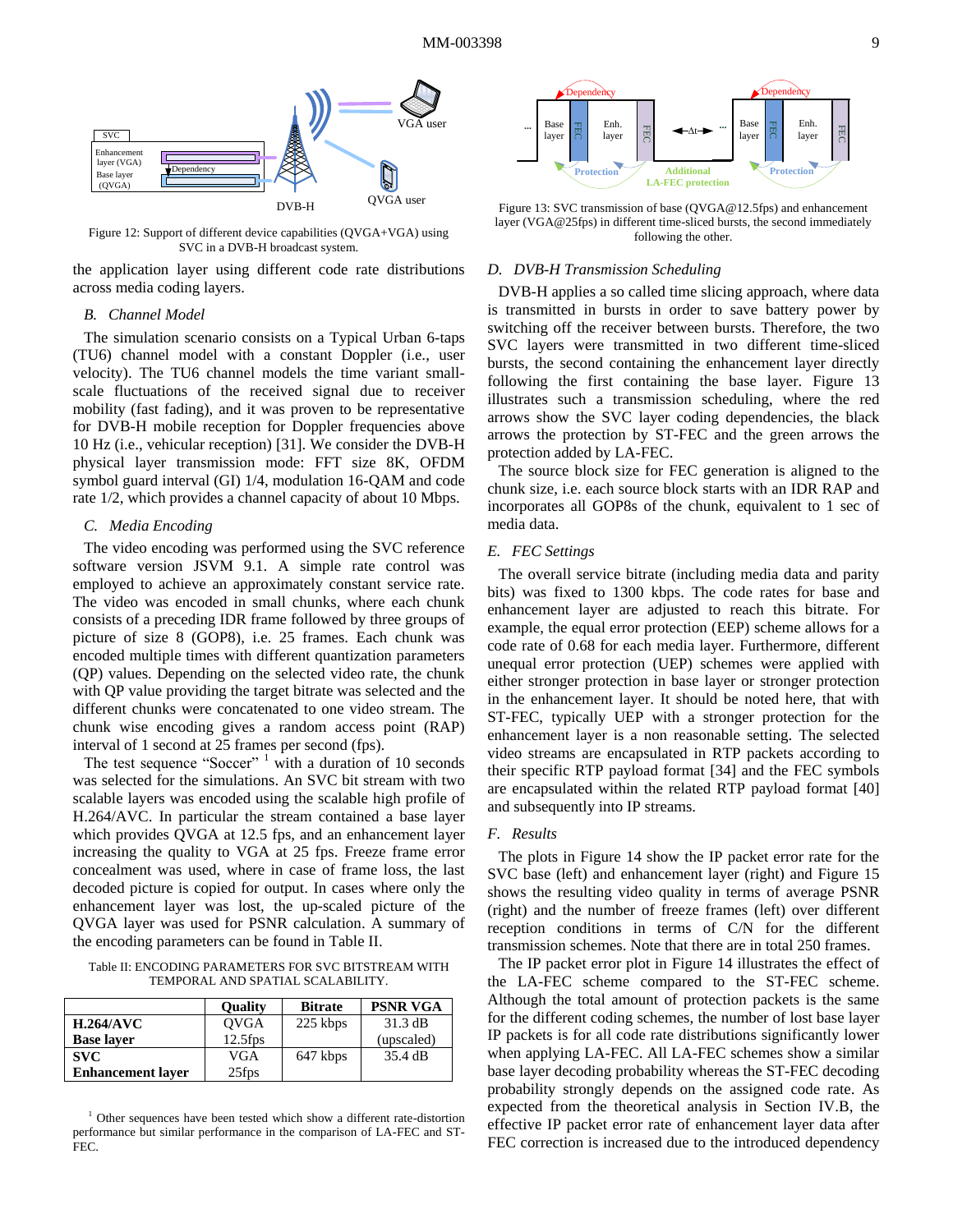

<span id="page-10-0"></span>Figure 14: IP packet error rate for base (left) and enhancement layer (right) using ST-FEC and LA-FEC with different code rate distributions across SVC layers at a fixed service bitrate of 1300 kbps.

to the base layer data when applying LA-FEC. However, due to the fact that enhancement layer data is useless without the reception of the respective base layer data, the increased IP packet error rate has no negative impact on the perceived video quality.

Considering the video quality in [Figure 15,](#page-10-1) all LA-FEC settings show a better performance compared to ST-FEC. The best ST-FEC scheme has a strong UEP spreading (cf. CR(0.50/0.78) in the figure). However, further increasing the base layer protection in the ST-FEC case decreases the overall performance (cf. CR(0.40/0.90) in the figure). Although there is not a significant performance difference between the tested LA-FEC settings, the best LA-FEC scheme is the one using EEP code rate setting (cf. (CR(0.68/0.68) in the figure). The LA-FEC EEP scheme outperforms the best ST-FEC scheme by approx. 2dB in terms of PSNR for the C/N value range from 14 dB to 16 dB. Within this area, the video service with LA-FEC achieves a video quality in terms of PSNR over 30 dB, which can be assumed as an acceptable quality from a users point of view. It is further interesting, that the difference in performance between the difference LA-FEC schemes is not as big as between the ST-FEC schemes. Even a stronger protection for the enhancement layer shows a relatively better performance than the ST-FEC schemes when applying LA-FEC. This also allows for applying new operation points using stronger protections in the enhancement layer, which might be useful in applications such as conditional access. With LA-FEC and conditional access, a service could be applied with a free base layer providing low quality and low robustness, e.g. CR 0.80. With additionally receiving the enhancement layer of the premium service would not only increase the video quality but also the service robustness (cf. CR(0.80/0.64) in [Figure](#page-10-1)  [15\)](#page-10-1). Taking into account that LA-FEC with EEP gives the best performance, LA-FEC eases the adjustment of the code rates for a multi layer transmission system. Considering freeze frames, LA-FEC gives a significant improvement to the number of frozen frames, which is due to the lower base layer IP packet error rate. All LA-FEC schemes show a lower number of freeze frames than the related ST-FEC scheme and all LA-FEC scheme reach at least the performance of the best ST-FEC scheme. Thereby, LA-FEC significantly increases the service reliability. This is in general interesting, since increasing the service robustness with layered-media by UEP compared to single layer typically comes at the cost of a reduced enhancement layer protection. Using LA-FEC allows to achieve a similar effect without reducing the enhancement layer robustness (cf. CR(0.68/0.68) in [Figure 15\)](#page-10-1).

#### VI. CONCLUSION

In this work, we present the layer-aware FEC (LA-FEC) concept for improving performance in broadcast of multilayered media. The LA-FEC concept can be implemented either on the physical or any upper communication system layer. We present a theoretical model, which shows the gain introduced by LA-FEC compared to standard FEC schemes. We described the application of the LA-FEC concept to the Raptor code at the link or application layer. We further describe the application means for transport and signaling of LA-FEC. Simulations results for application layer LA-FEC in



<span id="page-10-1"></span>Figure 15: Average number of freeze frames of 250 frames (left) and the average PSNR value (right) for a VGA receiver using ST-FEC and LA-FEC with different code rate distributions across SVC layers at a fixed service bitrate of 1300 kbps.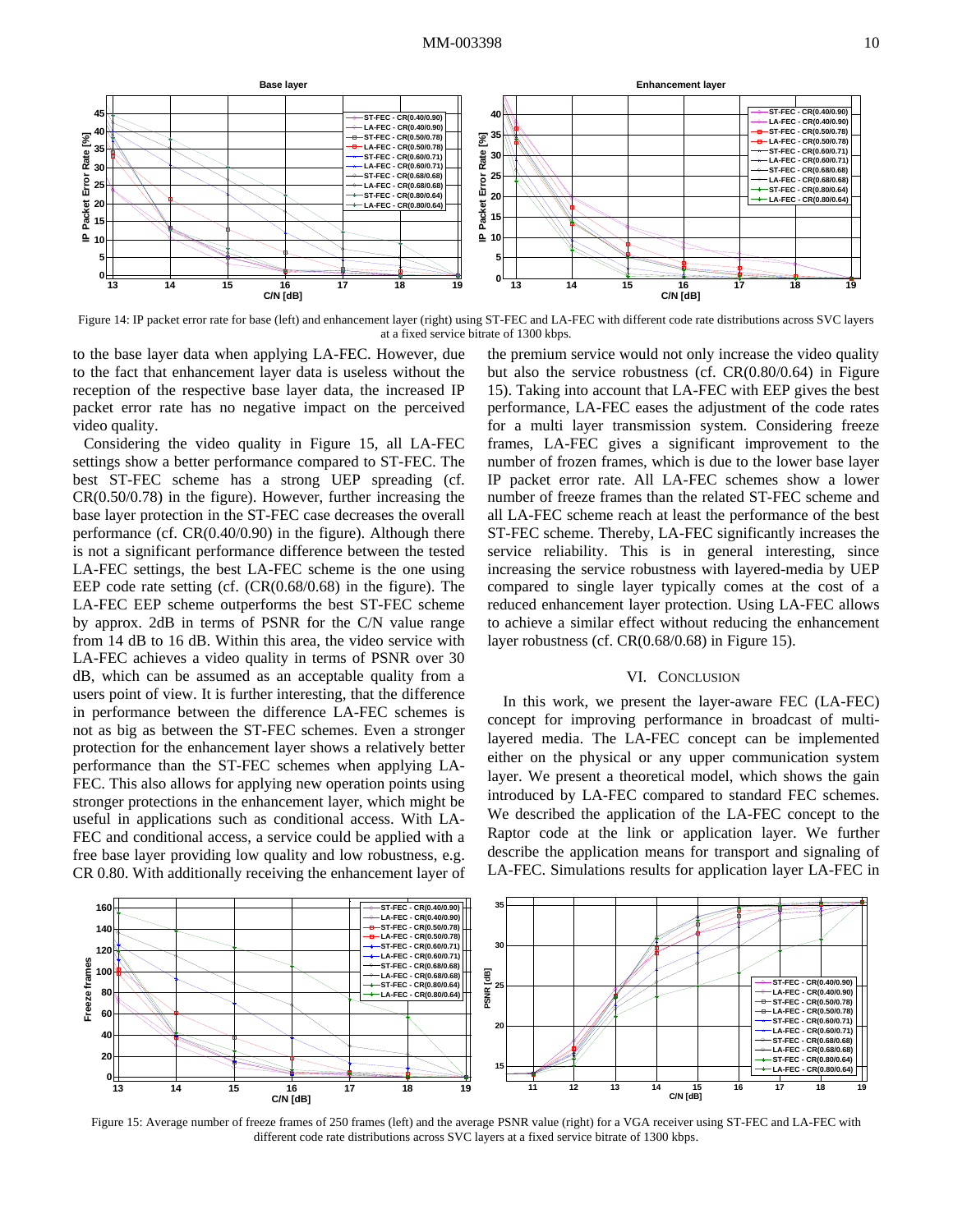a DVB-H scenario showed that the theoretical gain can also be translated to a real channel. Future work will be the investigation of the performance of LA-FEC on physical layer. We further plan to analyze the performance of combinations of LA-FEC with related schemes.

#### **REFERENCES**

- <span id="page-11-0"></span>[1] H. Schwarz, D. Marpe, and T. Wiegand, "Overview of the scalable video coding extension of the H.264/AVC standard," IEEE Trans. Circuits and Systemd for Video Technology, Vol. 17, Issue 9, pp. 1103– 1120, September 2007.
- <span id="page-11-1"></span>[2] P. Merkle, Y. Morvan, A. Smolic, D. Farin, K. Müller, P.H.N. de With, and T. Wiegand, "The effects of multiview depth video compression on multiview rendering," Signal Processing: Image Communication special issue on advances in three-dimensional television and video, Vol. 24, Issues 1-2, pp. 73-88, January 2009.
- <span id="page-11-2"></span>[3] DVB TM-H NGH, "Call for Technologies (CfT) v 1.0," DVB TM 4270r2, November 2009.
- <span id="page-11-3"></span>[4] ATSC, "ATSC-Mobile DTV Standard, Part 7 – AVC and SVC Video System Characteristics," Document A/153 Part 7:2009, October 2009.
- <span id="page-11-4"></span>ETSI TR 102 993 V1.1.1, "Digital Video Broadcasting (DVB); Upper Layer FEC for DVB Systems," February 2011.
- <span id="page-11-5"></span>[6] D. J. C. MacKay and R. M. Neal, "Near Shannon limit performance of low density parity check codes", Electron Letters, Vol. 33, Issue 6, pp. 457-458, March 1997.
- <span id="page-11-6"></span>[7] C. Berrou, "The ten-year-old turbo codes are entering into service," IEEE Communications Magazine, Vol. 41, Issue 8, pp. 110-116, August 2003.
- <span id="page-11-7"></span>[8] A. Shokrollahi, "Raptor Codes," IEEE Transactions on Information Theory, Vol. 52, Issue 6, pp. 2551-2567, 2006.
- <span id="page-11-8"></span>[9] M. Luby, A. Shokrollahi, M. Watson, T. Stockhammer, L. Minder, "RaptorQ Forward Error Correction Scheme for Object Delivery," IETF RMT, draft-ietf-rmt-bb-fec-raptorq-04, August 2010, http://tools.ietf.org/html/draft-ietf-rmt-bb-fec-raptorq-04.
- <span id="page-11-9"></span>[10] ETSI TS 102 472 v1.3.1, "Digital Video Broadcast (DVB); IP Datacast over DVB-H: Content Delivery Protocols", June 2009.
- <span id="page-11-10"></span>[11] ETSI TS 102 584 v1.2.1, "Digital Video Broadcasting (DVB); DVB-SH Implementation Guidelines", January 2011.
- <span id="page-11-11"></span>[12] 3GPP TS 26.346, "Technical specification group services and system aspects; multimedia broadcast/multicast service (MBMS); Protocols and codecs".
- <span id="page-11-12"></span>[13] C. Hellge, S. Mirta, T. Schierl, and T. Wiegand, "Mobile TV with SVC and Hierarchical Modulation for DVB-H Broadcast Services," IEEE International Symposium on Broadband Multimedia Systems and Broadcasting (BMSB), Bilbao, Spain, May 2009.
- <span id="page-11-13"></span>[14] S. Mirta, et al., "HD Video Broadcasting using Scalable Video Coding combined with DVB-S2 Variable Coding and Modulation," ASMA and SPSC, September 2010.
- <span id="page-11-14"></span>[15] B. Masnick and J. Wolf, "On linear unequal error protection codes," IEEE Transactions on Information Theory, Vol. 13, Issue 4, pp. 600- 607, 1967.
- <span id="page-11-18"></span>[16] C. C. Kilgus and W. C. Gore, "A class of cyclic unequal-error-protection codes," IEEE Transaction on Information Theory, Vol. 18, Issue 5, pp. 687-690, September 1972.
- <span id="page-11-19"></span>[17] I. Boyarinov and G. Katsman, "Linear unequal error protection codes," Information Theory, IEEE Transactions on, Vol. 27, Issue 2, pp. 168- 175, 1981.
- <span id="page-11-20"></span>[18] N. Rahnavard and F. Fekri, "New results on unequal error protection using LDPC codes," IEEE Communications Letters, Vol. 10, Issue 1, pp. 43-45, 2006.
- <span id="page-11-21"></span>[19] N. Rahnavard, B. N. Vellambi, and F. Fekri, "Rateless Codes With Unequal Error Protection Property," IEEE Transactions on Information Theory, Vol. 53, Issue 4, pp. 1521-1532, 2007.
- <span id="page-11-22"></span>[20] A. Bouabdallah and J. Lacan, "Dependency-aware unequal erasure protection codes," Journal of Zhejiang University SCIENCE A 2006 7(Suppl. I):27-33, 2006.
- <span id="page-11-23"></span>[21] M. Bogino, P. Cataldi, M. Grangetto, E. Magli and G. Olmo, "Sliding-Window Digital Fountain Codes for Streaming of Multimedia Contents," ISCAS 2007, USA, May 2007.
- <span id="page-11-24"></span>[22] D. Sejdinovic, D. Vukobratovic, A. Doufexi, V. Senk, und R. Piechocki, "Expanding window fountain codes for unequal error protection," IEEE

Transactions on Communications, Vol. 57, Issue 9, pp. 2510-2516, 2009.

- <span id="page-11-15"></span>[23] D. Vukobratovic, V. Stankovic, D. Sejdinovic, L. Stankovic, Z. Xiong, "Scalable video multicast using expanding window fountain codes," IEEE transaction on Multimedia, Vol. 11, Issue 6, pp. 1094-1104, 2009.
- <span id="page-11-26"></span>[24] OSI Reference Model, Hubert Zimmermann, IEEE Transactions on Communications, Vol. COMM-28(4), p425, April 1980.
- <span id="page-11-32"></span>[25] M. Luby, "LT-Codes," in Proceedings of the ACM Symposium on Foundation of Computer Science (FOCS), 2002.
- <span id="page-11-31"></span>[26] M. Luby, A. Shokrollahi, M. Watson, T. Stockhammer, "Raptor Forward Error Correction Scheme for Object Delivery," IETF RFC 5053, Internet Engineering Task Force (IETF), Network Working Group, September 2007, http://tools.ietf.org/html/rfc5053.
- <span id="page-11-16"></span>[27] C. Hellge, T. Schierl, and T. Wiegand, "Mobile TV using scalable video voding and layer-aware forward error correction," IEEE International Conference on Multimedia and Expo (ICME'08), Hanover, Germany, June 2008.
- [28] C. Hellge, T. Schierl, and T. Wiegand, "Multidimensional Layered Forward Error Correction Using Rateless Codes," IEEE International conference on communication (ICC), Bejing, China, 2008.
- [29] C. Hellge, T. Schierl, and T. Wiegand, "Receiver driven layered multicast with layer-aware forward error correction," Proceedings of ICIP 2008, pp. 2304-2307, 2008.
- <span id="page-11-17"></span>[30] C. Hellge, D. Gomez-Barquero, T. Schierl, and T. Wiegand, "Intra-burst" Layer Aware FEC for Scalable Video Coding Delivery in DVB-H," Proceedings of ICME 2010, Singapur, Singapur, July 2010.
- <span id="page-11-27"></span>[31] G. Faria, J. A. Henriksson, E. Stare, and P. Talmola, "DVB-H: Digital Broadcast Services to Handheld Devices," Proc of the IEEE, Vol. 94, Issue 1, pp. 194-209, January 2006.
- <span id="page-11-33"></span>[32] H. Schulzrinne, S. Casner, R. Frederick, and V. Jacobson, "RTP: A Transport Protocol for Real-time Applications", IETF STD 0064, RFC 3550, July 2003, http://tools.ietf.org/html/rfc3550.
- <span id="page-11-34"></span>[33] J. Postel, "User Datagram Protocol", IETF STD 6, RFC 768, September 1981, http://tools.ietf.org/html/rfc768.
- <span id="page-11-35"></span>[34] S. Wenger, Y.-K. Wang, T. Schierl, and A. Eleftheriadis, "RTP payload format for SVC video", work in progress, Internet Engineering Task Force (IETF), Audio Video Transport Group (avt), draft-ietf-avt-rtp-svc-21, April 2010, http://tools.ietf.org/html/draft-ietf-avt-rtp-svc.
- <span id="page-11-36"></span>[35] Y.-K. Wang, T. Schierl, "RTP Payload Format for MVC Video," work in progress, IETF AVT, draft-ietf-avt-rtp-mvc-01.txt, October 2010, http://tools.ietf.org/html/draft-ietf-avt-rtp-mvc-01.
- <span id="page-11-38"></span>[36] T. Schierl and S. Wenger, "Signaling media decoding dependency in Session Description Protocol (SDP)", IETF MMUSIC, April 2009, http://tools.ietf.org/html/rfc5583.
- <span id="page-11-37"></span>[37] M. Handly, V. Jacobson, and C. Perkins, "SDP: Session Description Protocol", IETF RFC 4566, July 2006, http://tools.ietf.org/html/rfc4566.
- <span id="page-11-39"></span>[38] M. Watson, "Forward Error Correction (FEC) Framework", IETF FECFRAME draft-ietf-fecframe-framework-09, July 2010, http://tools.ietf.org/html/draft-ietf-fecframe-framework.
- <span id="page-11-40"></span>[39] M. Watson, "Raptor FEC Schemes for FECFRAME", IETF FECFRAME, draft-ietf-fecframe-raptor-02, March 2010, http://tools.ietf.org/html/ draft-ietf-fecframe-raptor.
- <span id="page-11-41"></span>[40] M. Watson, "RTP Payload Format for Raptor FEC", IETF FECFRAME, draft-ietf-fecframe-rtp-raptor-03, March 2010, http://tools.ietf.org/html/ draft-ietf-fecframe-rtp-raptor.
- <span id="page-11-42"></span>[41] A. Begen, "SDP Elements for FEC Framework", IETF FECFRAME, draft-ietf-fecframe-sdp-elements-07, July 2010, http://tools.ietf.org/html/draft-ietf-fecframe-sdp-elements-04.
- [42] DVB TM-H, "Response to DVB-NGH Call for Technologies, Layer-Aware FEC for Layered Media Transmission," TM-NGH092, February 2010.
- <span id="page-11-25"></span>[43] T. Wiegand, G.J. Sullivan, G. Bjontegaard, and A. Luthra, "Overview of the H.264/AVC Video Coding Standard," IEEE Transactions on Circuits and Systems for Video Technology, Vol. 13, Issue 7, pp. 560-576, July 2003.
- <span id="page-11-28"></span>[44] ETSI EN 302 583 V1.1.2, "Digital Video Broadcasting (DVB); Framing Structure, channel coding and modulation for Satellite Services to Handheld devices (SH) below 3 GHz," February 2010.
- <span id="page-11-30"></span>[45] ETSI EN 302 755 V1.1.1, "Digital Video Broadcasting (DVB); Frame structure channel coding and modulation for a second generation digital terrestrial television broadcasting system (DVB-T2)," September 2009.
- <span id="page-11-29"></span>[46] C. Berrou, "The ten-year-old turbo codes are entering into service," IEEE Communications Magazine, Vol. 41, Issue 8, pp. 110-116, August 2003.